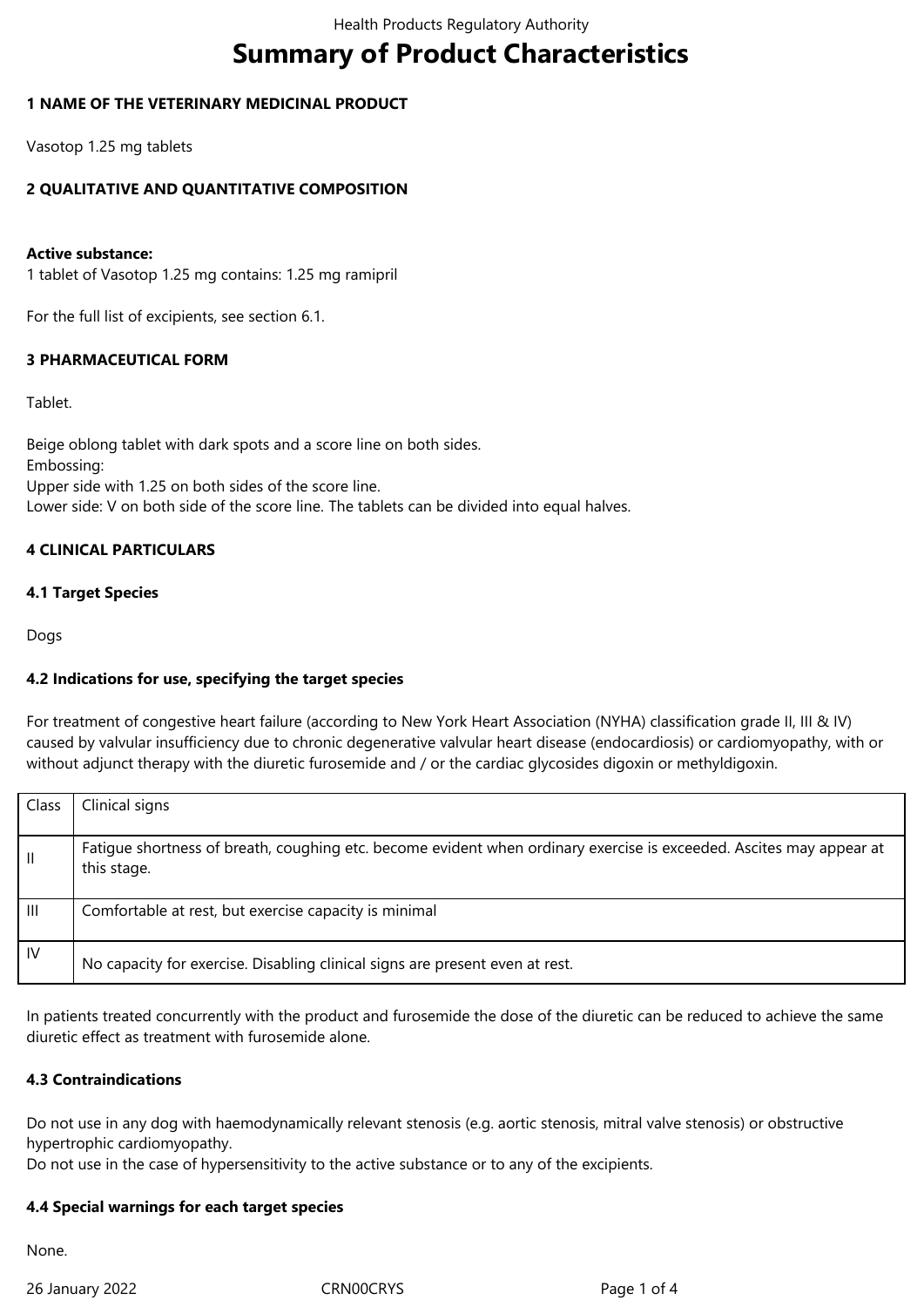# **4.5 Special precautions for use**

#### **Special precautions for use in animals**

If signs of apathy or ataxia (potential signs of hypotension) occur during treatment with the product, the drug should be discontinued and treatment resumed at 50% of the original dose once symptoms have subsided.

The use of ACE inhibitors in dogs with hypovolaemia/dehydration (e.g. as a result of diuretic treatment, vomiting or diarrhoea) can lead to acute hypotension. In such cases the fluid and electrolyte balance should be restored immediately and treatment with this product suspended until it has been stabilised.

In patients at risk of hypovolaemia the product should be introduced gradually over one week (starting with half the normal dose).

1 - 2 days before and after commencement of treatment with ACE inhibitors the patient's hydration status and renal function should be checked. This is also necessary after the Vasotop dose has been increased or if a diuretic is given concurrently. Use according to the benefit/risk assessment in dogs with renal and hepatic failures.

In dogs with kidney problems renal function should be monitored during therapy with the product.

## **Special precautions to be taken by the person administering the veterinary medicinal product to animals**

Wash hands after use. In case of accidental ingestion seek immediately medical advice and show the package leaflet or the label to the physician.

## **4.6 Adverse reactions (frequency and seriousness)**

At the start of treatment with ACE inhibitors or after a dosage increase, reduced blood pressure can occur in rare cases, which may manifest itself by fatigue, lethargy or ataxia. In such cases treatment should be discontinued until the patient's condition has returned to normal and then resumed with 50% of the original dose. As high doses of diuretics can also lead to a fall in blood pressure, the concurrent administration of diuretics in the early phase of treatment with ACE inhibitors should be avoided in these patients.

The frequency of adverse reactions is defined using the following convention:

- very common (more than 1 in 10 animals treated displaying adverse reaction(s))
- common (more than 1 but less than 10 animals in 100 animals treated)
- uncommon (more than 1 but less than 10 animals in 1,000 animals treated)
- rare (more than 1 but less than 10 animals in 10,000 animals treated)
- very rare (less than 1 animal in 10,000 animals treated, including isolated reports).

# **4.7 Use during pregnancy, lactation or lay**

As no data are available on the use of Vasotop during pregnancy and lactation, the product should not be used in pregnant and lactating bitches.

#### **4.8 Interaction with other medicinal products and other forms of interactions**

Both diuretics and a low-sodium diet potentiate the action of ACE inhibitors by activating the renin-angiotensin-aldosterone system (RAAS). Large doses of diuretics and a low-sodium diet should therefore be avoided during treatment with ACE inhibitors in order to prevent hypotension (with symptoms such as apathy, ataxia and more rarely syncope or acute renal failure).

The concomitant administration of potassium or potassium-sparing diuretics should be avoided because of the risk of hyperkalaemia.

#### **4.9 Amounts to be administered and administration route**

The therapeutic dose in the dog is a single daily oral administration of 0.125 mg ramipril per kg bodyweight (1 tablet Vasotop 1.25 mg per 10 kg bodyweight).

To ensure accurate dosing, each individual should be carefully weighed before calculating the dose.

Treatment should always be started with this lowest recommended dose. The dose should only be increased if the animal does not respond to the recommended initial dosage of 0.125 mg ramipril per kg bodyweight.

Depending on the severity of the pulmonary congestion in patients with cough or pulmonary oedema, the dose may be increased after 2 weeks to 0.25 mg ramipril per kg BW and day.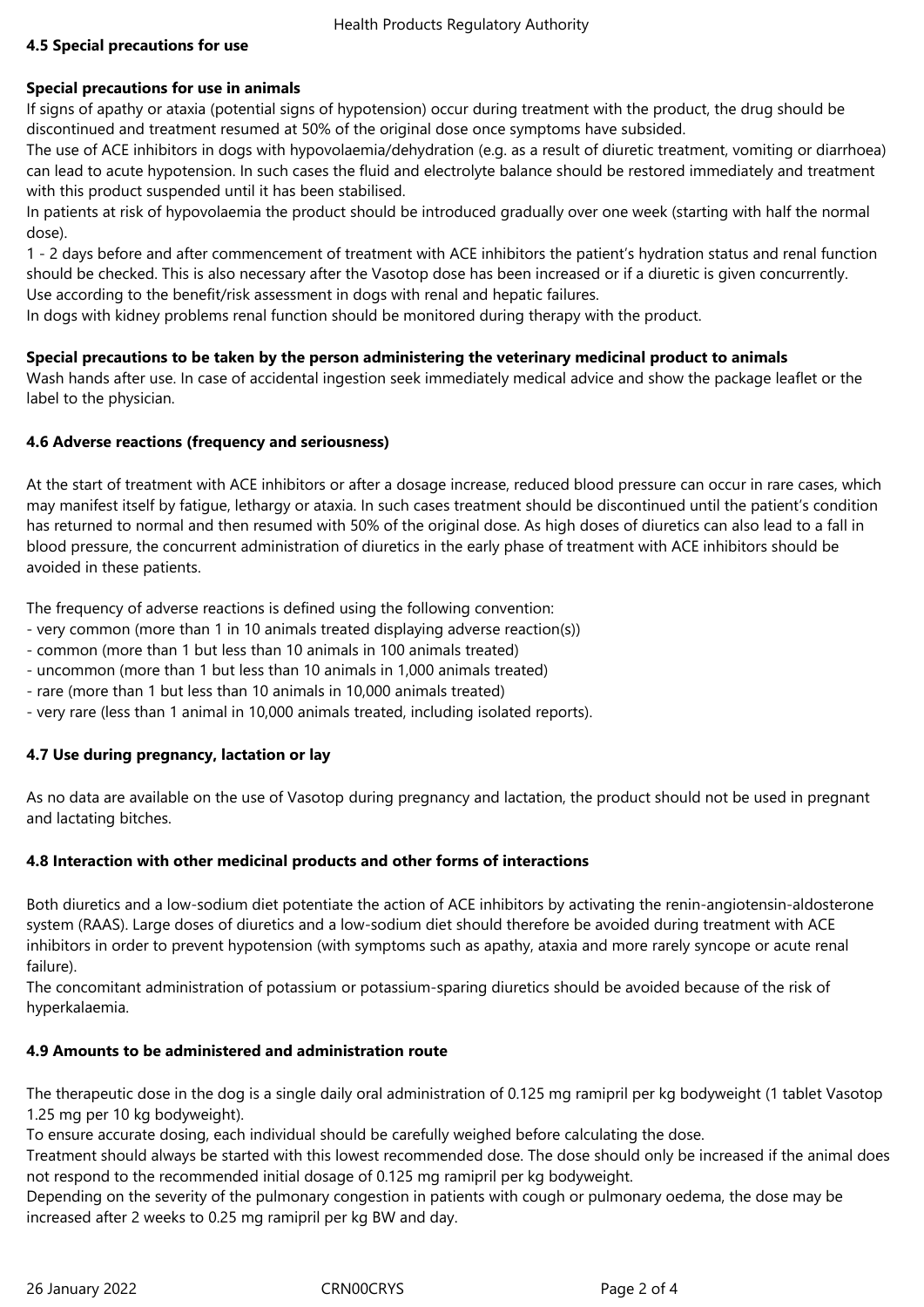#### Health Products Regulatory Authority **4.10 Overdose (symptoms, emergency procedures, antidotes), if necessary**

Oral doses of up to 2.5 mg ramipril per kg bodyweight (10-times the recommended highest dose) have been well tolerated in healthy young dogs.

Hypotension may occur as a symptom of overdose with signs of apathy and ataxia.

# **4.11 Withdrawal period(s)**

Not applicable.

# **5 PHARMACOLOGICAL or IMMUNOLOGICAL PROPERTIES**

Pharmacotherapeutic group: ACE Inhibitors ATCvet code: QC 09 AA 05

# **5.1 Pharmacodynamic properties**

Ramipril is hydrolysed by esterases in the liver to its active metabolite ramiprilate. Ramiprilate inhibits the enzyme dipeptidylcarboxypeptidase I, also called angiotensin-converting enzyme (ACE). This enzyme catalyses the conversion of angiotensin I to angiotensin II in the blood plasma and endothelia and the breakdown of bradykinin. As angiotensin II has a potent vasoconstrictive action, while bradykinin is a vasodilator, the reduced formation of angiotensin II and the inhibition of bradykinin breakdown lead to vasodilation.

In addition, plasma angiotensin II causes the release of aldosterone (in the renin-angiotensin-aldosterone system - RAAS). Ramiprilate therefore also reduces the secretion of aldosterone. This leads to an increase in the serum potassium concentration.The inhibition of tissue ACE causes a reduction of local angiotensin II, especially in the heart, and enhances the action of bradykinin. Angiotensin II induces cell division in smooth muscle, while bradykinin causes a local increase in prostacyclins (PGI2) and NO, which in turn inhibit the proliferation of smooth muscle. These two synergistic effects of local ACE inhibition are synonymous with a reduction of myotropic factors and lead to a marked reduction in the proliferation of smooth muscle cells in cardiac muscle and blood vessels. Ramipril thus prevents or substantially reduces myogenic hypertrophy in congestive heart failure (CHF) and leads to a reduction in peripheral resistance. The plasma ACE activity was measured as a criterion of the pharmacodynamic action of ramipril. Following oral administration of the drug a rapid and significant inhibition of this activity occurs, which then gradually rises again during the interval between doses, eventually returning to 50 % of the baseline value at 24 hours post administration. Treatment with ramipril improves the haemodynamic status of patients with congestive heart failure, the associated symptoms and the prognosis. In addition, ramipril reduces the mortality rate in patients with persistent or transient heart failure following an acute myocardial infarction (man, dog).

# **5.2 Pharmacokinetic particulars**

Ramipril is rapidly absorbed in the gastrointestinal tract after oral administration and hydrolysed in the liver to the active metabolite ramiprilate. The relative bioavailability of the different tablets was documented and ranged from 87.9 to 97.7%. Metabolism studies in dogs with <sup>14</sup>C-labelled ramipril show that the active substance is distributed rapidly and extensively into the various tissues.

Following oral administration of 0.25 mg/kg BW ramipril to dogs, maximum ramiprilate concentrations occur on average after 1.2 hours (tablet). The mean of these peak concentrations is 18.1 ng/ml (tablet). No cumulative effects were observed.

# **6 PHARMACEUTICAL PARTICULARS**

# **6.1 List of excipients**

Hydroxypropylmethylcellulose Pregelatinised starch Microcrystalline cellulose Sodium stearyl fumarate Artificial powdered beef flavour Silica colloidal anhydrous